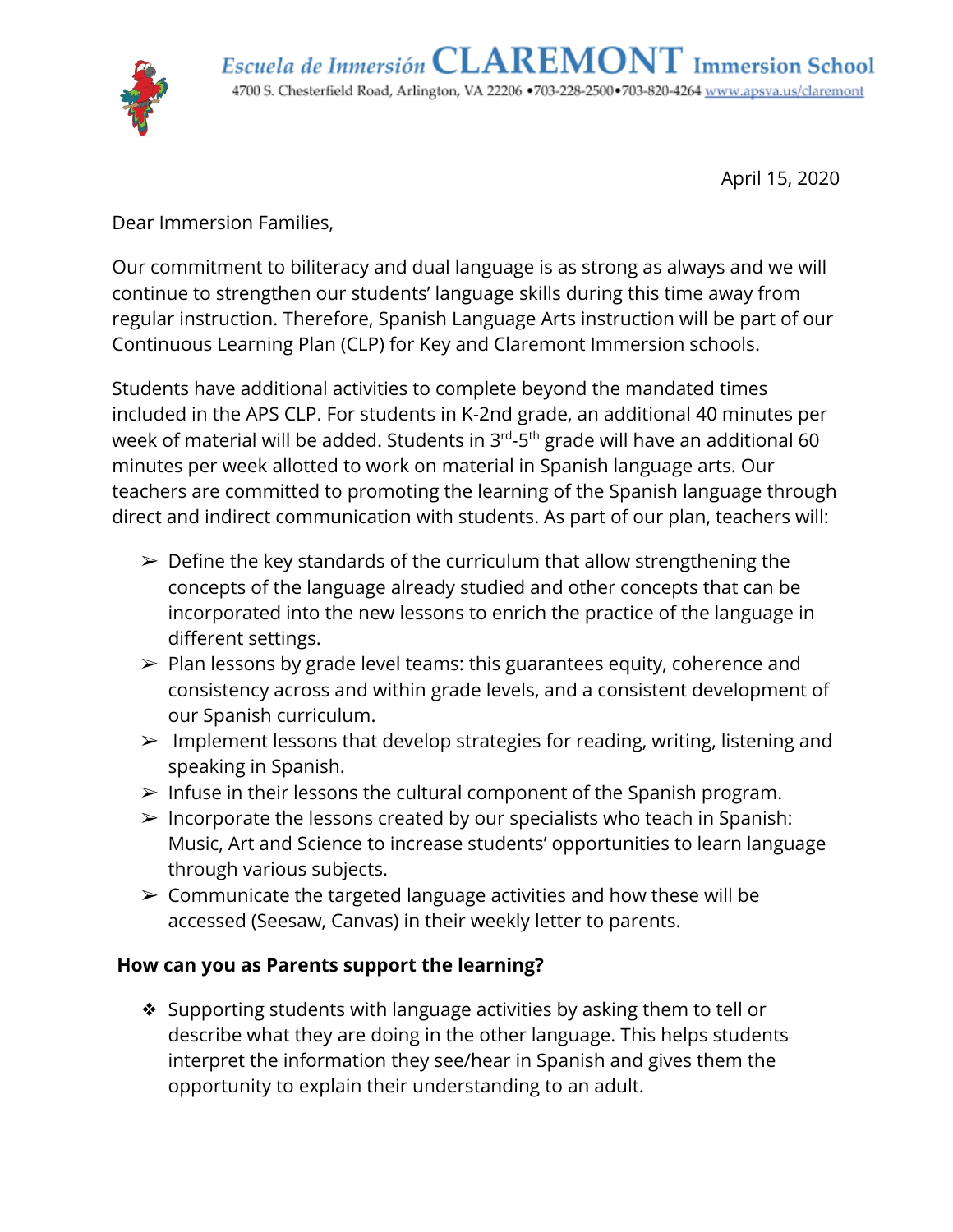

- ❖ Promoting reading aloud in Spanish. This helps students develop self-confidence and allows them to practice pronunciation and intonation patterns. Depending on the student's age, you may start with a sentence, a paragraph, a page or have them read a whole book.
- ❖ Practicing vocabulary at home. Encourage your child to put labels on commonly used objects around the house. It can be vocabulary that the children already know or new vocabulary that the teachers are practicing (eg: name items used in the kitchen, or rooms in the house). Students may also review vocabulary from the stories that teachers are incorporating in their lessons. You may want to set a goal that they learn a few words per day, such as 3 new words for K-2, and 5+ words for students in 3-5.
- ❖ Allowing your children to be *your* Spanish teachers. Ask purposeful questions about what they read, write, sing, recite, and say in Spanish. Learn with them if your time permits. Ask them to teach you how to say something in Spanish. Have them sing the songs that they have learned in Music class. Sing along! They love to show parents what they can do or say en español!

## **Resources available to teachers and students**

**Reading A to Z (RAZ)** is a bilingual platform that allows teachers to assign specific reading and language activities to students. All students have an account.

**Dreambox** is the digital tool in Spanish that we have in immersion schools to guarantee exposure to the language through mathematics and vice versa. Previously, students only had access at school, but now they can access it at home.

Art, Music and Science teachers have prepared lessons and activities that promote the use of the Spanish language. These will be incorporated into the activities presented by classroom teachers and provide an important extension to the learning that occurs daily in school.

Spanish is very much alive and active!

Please do not hesitate to contact us if you have any questions.

Warm regards,

Marleny Perdomo, Principal of Key and Jessica Panfil, Principal of Claremont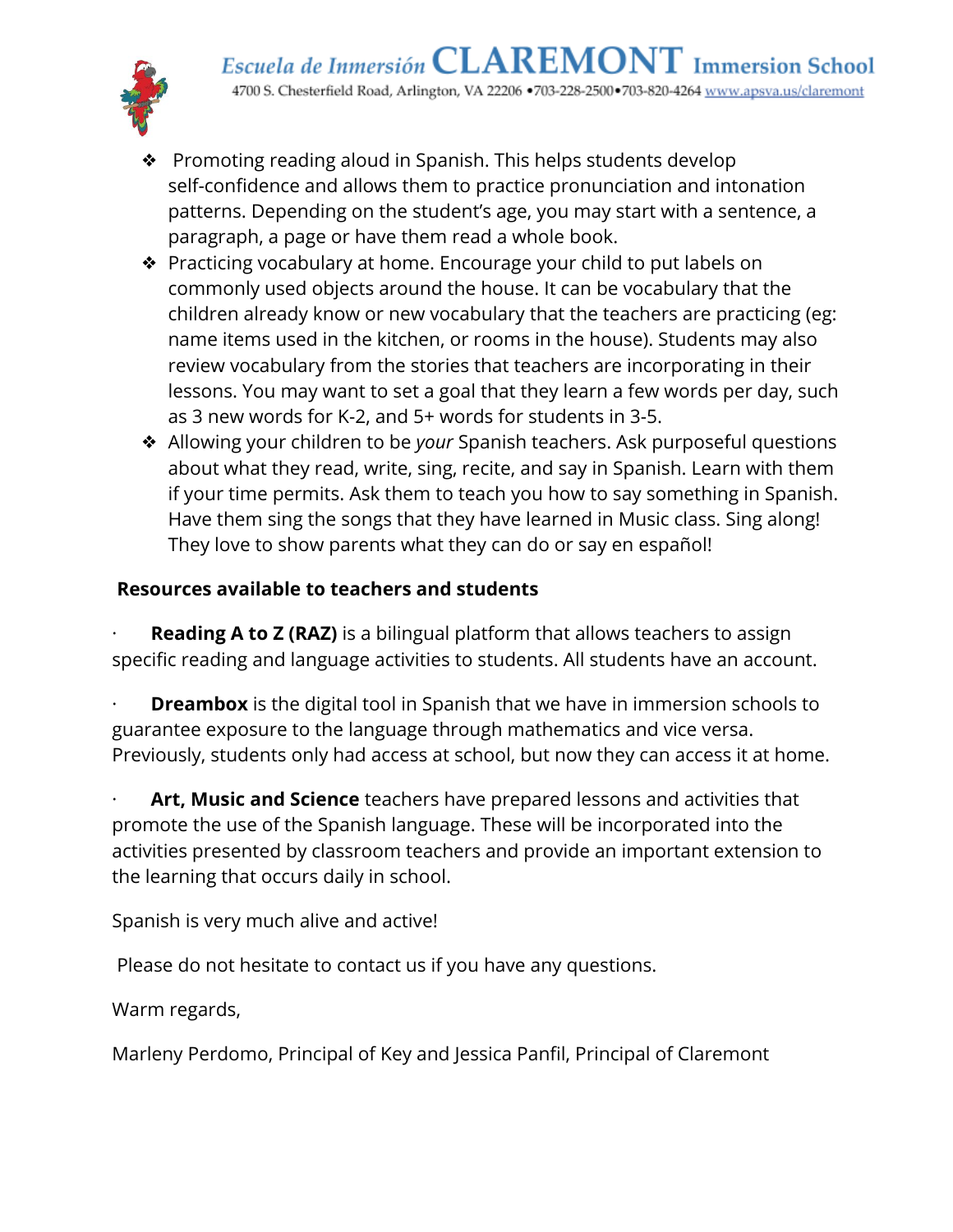

Abril 15, 2020

Apreciadas Familias de Inmersión,

Nuestro compromiso con el bilingüismo y la enseñanza en dos idiomas es tan fuerte como siempre y continuaremos fortaleciendo las destrezas lingüísticas de nuestros alumnos durante este tiempo de aprendizaje fuera del aula y escuela. Por tanto, la enseñanza de las Artes del Lenguaje en español a distancia continúa en nuestro programa de Inmersión como parte del Plan de Enseñanza Continuada (conocido por sus siglas en inglés CLP) para Key y Claremont. Nuestros alumnos tendrán actividades adicionales para completar fuera del tiempo establecido en el CLP compartido recientemente por el Departamento de Enseñanza y Aprendizaje. Para los estudiantes de Kínder a 2<sup>do</sup> habrá 40 minutos adicionales de actividades de lenguaje en español, mientras que los alumnos de 3<sup>ro</sup>-4<sup>to</sup> grado tendrán una hora por semana de actividades. Nuestros maestros están motivados con su labor y comprometidos a promover el aprendizaje del idioma español a través de la comunicación directa e indirecta con los estudiantes. Como parte de nuestro plan, los maestros van a:

- ➢ Definir los estándares clave del currículo que permitan fortalecer los conceptos de la lengua ya estudiados y otros que se puedan incorporar a las nuevas lecciones para enriquecer la práctica del idioma en diferentes escenarios.
- ➢ Planear lecciones en equipo y por grado: esto garantiza equidad, coherencia y consistencia con el desarrollo del currículo de lenguaje de español.
- ➢ Implementar lecciones que desarrollen las estrategias de lectura, escritura, comprensión auditiva y producción oral en español.
- ➢ Incluir en las lecciones elementos que incorporen el componente cultural propio del idioma español y las comunidades que representa.
- ➢ Comunicar en la carta semanal a los padres sobre la actividad de lenguaje (target activity) y cómo tener acceso (ej. SeeSaw o Canvas)

# **¿Cómo pueden los padres apoyar este plan?:**

- ❖ Apoyando a los estudiantes con las actividades de lenguaje pidiendo que les cuenten o describan en el otro idioma lo que están haciendo.
- ❖ Promoviendo en sus hijos la lectura en voz alta en español. Esto ayuda a que los niños ganen confianza en sí mismos mientras practican la pronunciación